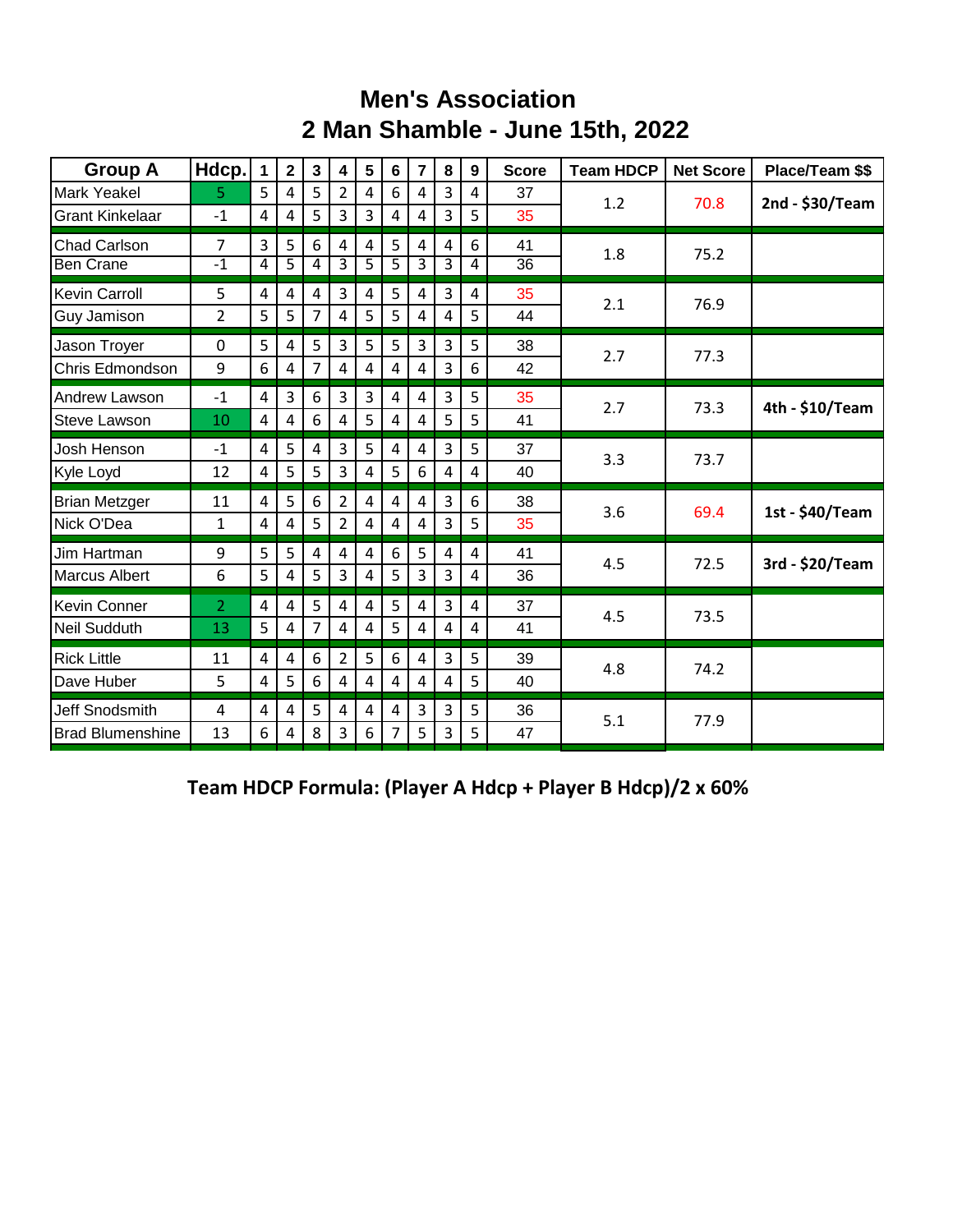## **Men's Association 2 Man Shamble - June 15th, 2022**

| <b>Group B</b>        | Hdcp.          | $\mathbf{1}$   | $\overline{\mathbf{2}}$ | $\overline{\mathbf{3}}$ | 4              | $\overline{\mathbf{5}}$ | $6\phantom{a}$ | $\overline{7}$ | 8              | 9                       | <b>Score</b>    | <b>Team HDCP</b> | <b>Net Score</b> | Place/Team \$\$ |
|-----------------------|----------------|----------------|-------------------------|-------------------------|----------------|-------------------------|----------------|----------------|----------------|-------------------------|-----------------|------------------|------------------|-----------------|
| <b>Rod Clark</b>      | 10             | 4              | 4                       | 6                       | 4              | $\overline{4}$          | 6              | 5              | 3              | $\overline{4}$          | 40              | 6                | 76               |                 |
| Hank Hornbeck         | 10             | 5              | 3                       | 6                       | 3              | 6                       | $\overline{7}$ | 5              | 3              | $\overline{\mathbf{4}}$ | 42              |                  |                  |                 |
| <b>Josh Sullivan</b>  | 15             | 5              | 4                       | 7                       | 4              | 6                       | 6              | $\overline{4}$ | 4              | 6                       | 46              | 6                |                  |                 |
| <b>Travis McClure</b> | 5              | 5              | 4                       | 5                       | 3              | 5                       | $\overline{4}$ | 4              | 3              | $\overline{4}$          | 37              |                  | 77               |                 |
| Tom Rayburn           | 15             | 6              | $\overline{6}$          | 7                       | 3              | 6                       | 6              | $\overline{4}$ | 4              | 6                       | 48              | 7.2              | 81.8             |                 |
| <b>Harry Weber</b>    | $\overline{9}$ | $\overline{5}$ | 5                       | 6                       | $\overline{2}$ | 4                       | $\overline{5}$ | $\overline{6}$ | 3              | $\overline{5}$          | $\overline{41}$ |                  |                  |                 |
| <b>Tom Carpenter</b>  | 15             | 5              | $\overline{4}$          | 4                       | $\overline{4}$ | $\overline{4}$          | 5              | 5              | $\overline{4}$ | 5                       | 40              | 7.2              | 77.8             |                 |
| <b>Jeff Fuller</b>    | 9              | 6              | 4                       | 8                       | $\overline{4}$ | 4                       | 5              | 5              | 4              | 5                       | 45              |                  |                  |                 |
| Mark Guymon           | 11             | 3              | 6                       | 5                       | 3              | $\overline{4}$          | 5              | 5              | $\overline{3}$ | 5                       | 39              | 7.2              | 70.8             | 1st - \$40/Team |
| Tom Lea               | 13             | 5              | 5                       | 5                       | 3              | 5                       | 5              | 3              | 3              | 5                       | 39              |                  |                  |                 |
| <b>Miles Stites</b>   | 9              | 5              | 5                       | 6                       | 4              | $\overline{4}$          | 6              | $\overline{3}$ | $\overline{3}$ | 5                       | 41              | 7.5              | 77.5             |                 |
| Charlie Dillavou      | 16             | 5              | 4                       | 8                       | 3              | $\overline{4}$          | 8              | 4              | 3              | 5                       | 44              |                  |                  |                 |
| Dave Guth             | 15             | 5              | 5                       | 6                       | 4              | 5                       | 4              | 5              | 3              | 5                       | 42              | 7.8              | 76.2             |                 |
| Gordon Salm           | 11             | 5              | 5                       | 6                       | 3              | 4                       | 5              | 5              | 4              | 5                       | 42              |                  |                  |                 |
| <b>Chuck Miezio</b>   | 11             | 3              | 6                       | 6                       | 3              | 5                       | 5              | $\overline{4}$ | $\overline{4}$ | $\overline{4}$          | 40              | 8.1              | 77.9             |                 |
| <b>Mark Castor</b>    | 16             | 6              | 4                       | 7                       | $\overline{4}$ | 6                       | 6              | $\sqrt{4}$     | 4              | 5                       | 46              |                  |                  |                 |
| Kiel Christianson     | 9              | 4              | $\overline{4}$          | 5                       | $\overline{4}$ | 5                       | 4              | $\overline{4}$ | $\overline{3}$ | 6                       | 39              | 8.4              | 72.6             | 2nd - \$30/Team |
| Randy Ransom          | 19             | 4              | 5                       | 7                       | $\overline{4}$ | 5                       | 4              | 5              | 3              | 5                       | 42              |                  |                  |                 |
| <b>Rick Mueller</b>   | 21             | 5              | 5                       | 7                       | $\overline{4}$ | 4                       | 6              | 6              | 3              | 6                       | 46              | 9                | 85               |                 |
| Jacques Lefaivre      | 9              | 6              | 6                       | 7                       | $\overline{4}$ | 4                       | 6              | 7              | 3              | 5                       | 48              |                  |                  |                 |
| <b>Chad Hinton</b>    | 16             | 5              | 5                       | 7                       | 5              | $\overline{4}$          | 5              | 6              | 3              | 4                       | 44              | 9.3              | 74.7             | 4th - \$10/Team |
| <b>Gary Denzer</b>    | 15             | 4              | 4                       | 6                       | 5              | 4                       | 5              | 5              | 3              | $\overline{4}$          | 40              |                  |                  |                 |
| <b>Ben Davis</b>      | 14             | $\overline{4}$ | 4                       | 5                       | 5              | 5                       | 5              | 5              | 3              | 5                       | 41              | 9.3              | 73.7             | 3rd - \$20/Team |
| James Buzicky         | 17             | 5              | 4                       | 7                       | 4              | 5                       | 5              | 4              | 3              | 5                       | 42              |                  |                  |                 |

**Team HDCP Formula: (Player A Hdcp + Player B Hdcp)/2 x 60%**